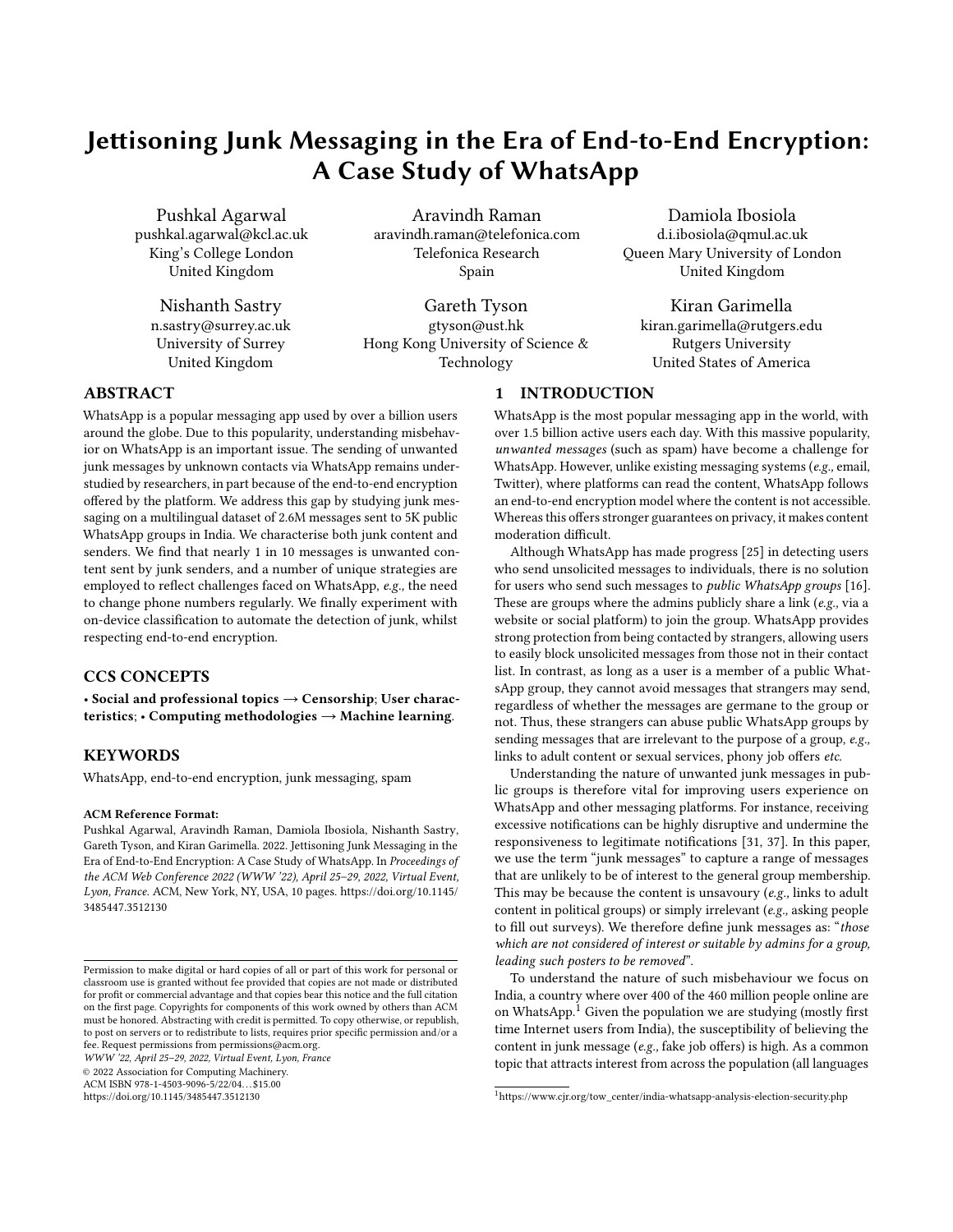and states), we focus on national politics, and gather 2.6 million messages from 5,051 public political WhatsApp groups in India ([§2\)](#page-1-0) which are posted before, during and after the elections in 2019.

In this paper, we analyse the characteristics of junk messages ([§3\)](#page-2-0) as well as the actions of junk senders ([§4\)](#page-4-0). While we do find parallels with junk posted in other platforms, we see distinct trends which are unique to WhatsApp. For example, as with platforms like Facebook [\[39\]](#page-8-4), WhatsApp junk message consists of topics such as job advertisements and click bait often embedded within URLs. We also observe unique patterns to WhatsApp, e.g., junk senders using multiple phone numbers to spread the same messages over a small number of days (note that phone numbers are typically more difficult to obtain than email addresses in India). These unusual traits lead us to explore junk senders' evasion tactics. We see many joining and leaving groups multiple times, thereby avoiding being removed by admins, and nearly a quarter of all phone number changes are performed by junk senders. Finally, we investigate ways to support admins ([§5\)](#page-6-0) by devising end-to-end encryption compliant classifiers to identify junk messages. We obtain good performance, with accuracy scores exceeding 0.85. This offers a foundation for future moderation efforts in the era of end-to-end encrypted messaging.

#### <span id="page-1-0"></span>2 DATASET & METHODOLOGY

#### 2.1 Data collection methodology

We take inspiration from prior work, which found that public groups that discuss politics are widely used in India [\[29,](#page-8-5) [43\]](#page-8-6) and Brazil [\[33,](#page-8-7) [40\]](#page-8-8). Our study is based on data from public WhatsApp groups discussing politics in India. We select this focused subset of groups, as it allows us to more easily identify out-of-scope messages (i.e., junk), as these pertain to topics outside of politics. To this end, we searched for WhatsApp group links (chat.whatsapp.com) on Facebook, Twitter and Google during November 2018 using an extensive set of 349 manually curated keywords $^2$  $^2$  from multiple Indian languages (including English) relating to politics in multiple languages. This yielded 5,051 groups. These are typically created by political parties or party supporters in order to reach an audience which is only available via WhatsApp. Hence, most of these groups have a well defined organizational structure [\[5\]](#page-8-9). Note, due to endto-end encryption, WhatsApp is limited in its ability to moderate content in these groups. Instead, moderation is mostly left to group admins, who also have powers to remove users.

With this list of 5,051 groups, we use the toolkit from [\[16\]](#page-8-1) to collect data. We collect all messages between October 2018 and August 2019. Across the 5,051 groups, we collect 2.6 million messages posted by over 172K unique users over a period of 302 days. We also record 437K action events, covering actions taken by users including entering or leaving groups and changing phone numbers. Table [1](#page-1-2) summarizes the actions performed by users within a group. Ethics note: Our data collection abides by the terms of service of WhatsApp and was considered exempt by the Institutional Review Board at MIT. All data was anonymised before analysis, and any personally identifiable information was masked. All phone numbers were one-way hashed, after extracting the country code.

| Table 1: Actions captured within a group. |  |  |  |
|-------------------------------------------|--|--|--|
|-------------------------------------------|--|--|--|

<span id="page-1-2"></span>

| Action          | Description               |        | Unique       |
|-----------------|---------------------------|--------|--------------|
|                 |                           | Counts | <b>Users</b> |
| added           | added by a member         | 61k    | 37k          |
| added by admin  | added by a group admin    | 73k    | 49k          |
| joined via link | joined via an invite link | 132k   | 54k          |
| left            | left the group            | 154k   | 73k          |
| removed         | removed from a group      | 9k     | 7.3k         |
| number_changed  | changed from one number   | 6k     | 1.5k         |
|                 | to another                |        |              |

#### <span id="page-1-4"></span>2.2 Message pre-processing

Our dataset consists of 2.6M messages out of which only 1.4M are unique. We filter and cluster these messages to have a unique and distinct set of messages.

2.2.1 Message filtering. Because the content of the message is important in identifying junk, we focus on the four top languages (Hindi, English, Telugu and Tamil) which collectively represent 74% of messages in our dataset. $3$  We also remove messages containing just URLs (no accompanying text), boilerplate content such as 'hi' or 'good morning', and, messages consisting solely of emojis, which constitute around 25% of our data. We filter such content to avoid characterising low entropy posts – such messages could fall under both on-topic and off-topic as junk [\[18\]](#page-8-10). As later discussed, the percentage of boilerplate messages among junk posters is 7% (12% for legitimate users). Filtering these out, we are left with 766K messages from 2.6 million messages which is in turn quicker to cluster as we discuss in next section.

2.2.2 Message clustering. We qualitatively observe that many messages are close variants of each other. To group together nearsimilar variants of the same message, we use MinHash and Locality Sensitive Hashing (LSH) [\[17,](#page-8-11) [32\]](#page-8-12). We find that the best clustering performance is obtained by using 10 min-hashes in 5 bands. We made this choice by taking 100 near-identical messages and 100 distinct messages, and experimenting with a range of parameters to derive the optimal for separating out these two sets.

Overall, this results in 73K clusters, with an average of 10 (median 4) messages in each cluster. As a quality check, we randomly select 100 random clusters from each of the 4 languages and manually verify that 97% are similar (the rest are from a bot service [\[14\]](#page-8-13)). Of the 73K clusters, 25.4K have at least 5 messages, and contain 420K messages in total. These 420K messages, which we term "frequently sent messages" (sometimes shortened to "frequent messages") are the object of study for the rest of the paper, except when studying URLs ([§3.2.2\)](#page-3-0), where we include all the messages containing URLs.

#### 2.3 Junk and non-junk annotation

We next describe annotation of messages as 'junk' or 'non-junk'.

2.3.1 Manual annotation. We start by identifying a seed set of users who were manually removed from at least two groups by their admins. Recall that according to our earlier definition, messages that trigger users to be removed, are considered junk candidates. We therefore conjecture that users who are manually removed by different group administrators more than twice (257 users) may

<span id="page-1-1"></span><sup>2</sup>List available:<http://tiny.cc/curated-keywords>

<span id="page-1-3"></span><sup>&</sup>lt;sup>3</sup>We tag messages with their language using Google's Language Detector [\[34\]](#page-8-14) in R.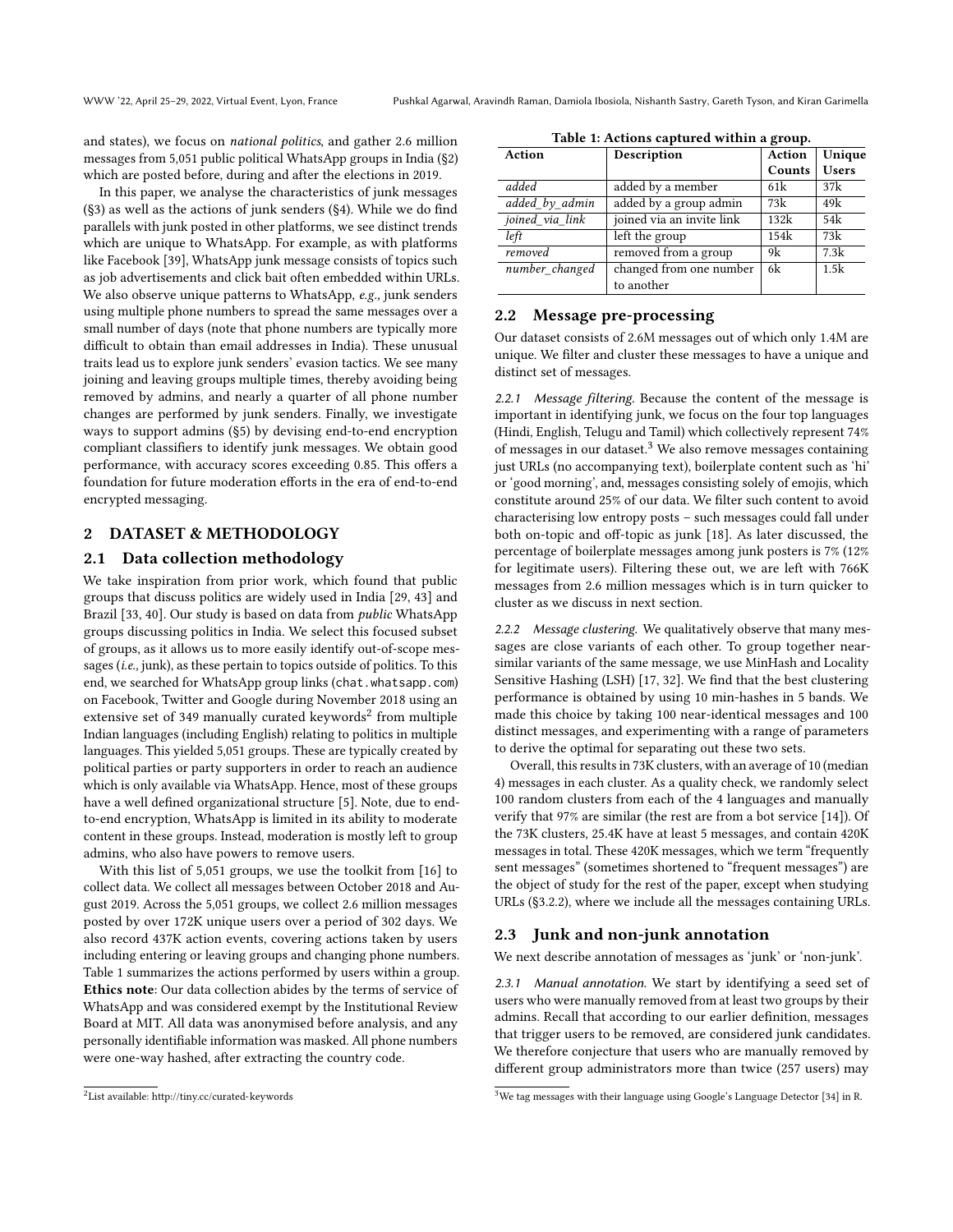provide a useful set of candidate junk messages. We later confirm that this is true: over 90% of messages sent by these users are later annotated as junk and are often accompanied by comments by admins such as "pls don't spam in this grp with such posts".

We first extract the 68K messages (grouped into 1,004 clusters) sent by these 257 users and manually annotate each cluster as 'junk' or 'non-junk'. We perform the annotations in two stages. First, two English-speaking 'lead' annotators (domain experts) work independently to label the 220 English clusters contained within the 1,004 clusters. Since a large portion of junk content is self-evident, the inter-rater agreement (Cohen's-Kappa) is high (0.96). The remaining disagreements were discussed to reach full agreement. Based on the labeling of 220 clusters, two lead annotators prepare guidelines for further annotation on larger datasets by multiple members of the annotation team.

Following this initial step, which validated the ability to identify junk messages with high agreement levels, we progress to the second stage. We recruit 2 annotators for English, 3 for Hindi and 1 each for Telugu and Tamil. We ask them to further categorise the junk messages into the following categories: (i) Promotion messages (if non-political promotion as these groups are for political discussions). (ii) Adult content related messages. (iii) Invitations to register for external services via links, often for money. (iv) Offers to earn money, win prizes etc. Or  $(v)$  Anything which looks 'suspicious' and not relevant to the group at large. In cases where annotators find something suspicious but hard to classify, they were allowed to consult the lead annotators who prepared the guidelines. With this guidance, the set of 784 clusters were given to annotators (native speakers of Hindi, Telugu and Tamil). Each annotator received the subset of messages in their native language, and were given identical guidelines (as described above). In total, the above two steps result in 63K messages (from 663 clusters) being tagged as junk and 5K messages (341 clusters) being tagged as non-junk.

2.3.2 Semi-Automatic Annotation. The above produces a "gold standard" set of annotated messages. We next complement this with a semi-automatic annotation process to broaden our analysis. Here, we construct a dictionary of words that are used at least 5 times in the 63K messages classified as junk above. We then manually clean the list to obtain a set of 32[4](#page-2-1) high precision junk words.<sup>4</sup> We then search for the occurrence of these junk words in the entire database of 420K frequently sent messages in Hindi, English, Telugu and Tamil. In each cluster where we find one or more of the junk words, the annotators examine the cluster and validate it as 'junk' or 'non-junk' using the same approach as above. Finally, we obtain a labelled dataset containing 295K junk (from 3.5K clusters) and 112K non-junk (from 3.2K clusters) messages as summarised in Table [2.](#page-2-2)

2.3.3 Validation. We note that the above annotations are inherently subjective. Hence, to give greater confidence that our concept of junk and non-junk is reasonable, we finally create an independent panel of 11 assessors (distinct from the annotators) who look at a randomly chosen set of 100 messages (split into 50 junk and

| WWW '22, April 25-29, 2022, Virtual Event, Lyon, France |  |  |  |
|---------------------------------------------------------|--|--|--|
|---------------------------------------------------------|--|--|--|

<span id="page-2-2"></span>

| Table 2: Summary of the annotations set. |                 |          |              |
|------------------------------------------|-----------------|----------|--------------|
| Message                                  | From            | Unique   | <b>Total</b> |
| type                                     |                 | messages | messages     |
| Junk                                     | Removed users   | 663      | 63K          |
| Non-Junk                                 | Removed users   | 341      | 5K           |
| Junk                                     | Semi-automation | 2.8K     | 232K         |
| Non-Junk                                 | Semi-automation | 2.9K     | 107K         |

 $T<sub>1</sub>$   $1<sub>2</sub>$   $2<sub>3</sub>$   $2<sub>4</sub>$   $2<sub>5</sub>$   $2<sub>6</sub>$   $2<sub>7</sub>$   $2<sub>8</sub>$   $2<sub>9</sub>$   $2<sub>10</sub>$   $2<sub>10</sub>$   $2<sub>10</sub>$   $2<sub>10</sub>$   $2<sub>10</sub>$ 

50 non-junk messages). All assessors were Indian, and collectively represent 7 states with different age groups and genders. The panel were only told that these messages are from public WhatsApp groups related to Indian politics and were asked to mark whether they think such messages are 'junk' or 'non-junk' based on their own personal understanding. We find that there is a median agreement of 95% across the labels for all the independent assessors (labelling 100 messages without any guidelines) and our annotators (labelling large scale data with the prepared guidelines).

<span id="page-2-3"></span>

Figure 1: Numbers of users spreading a message, indexed by number of times the message or its close variants are seen.

### <span id="page-2-0"></span>3 CHARACTERISTICS OF JUNK CONTENT

We first look the nature and content of WhatsApp junk messages.

#### 3.1 Understanding the scale of junk

We first consider two aspects of scale: the number of times a message is posted, and the number of users who send it. Each message cluster obtained (see [§2.2\)](#page-1-4) may contain several messages that are closely related variants. Figure [1](#page-2-3) groups message clusters into different buckets based on the number of times those messages are found in our data, across different groups.

We find that clusters containing junk messages have larger numbers of messages on average, although the median numbers are similar (24 for junk clusters vs. 23 for non-junk clusters; compared to mean 83.6 in junk vs. 35 for non-junk). This indicates a highly skewed distribution of messages per cluster, particularly for junk clusters. For instance, there are over 37 clusters of junk with more than 1000 messages, the largest cluster having over 27K messages. In contrast, only 2 non-junk clusters have more than 1000 messages and the largest having 2,065 messages. These are videos URLs and associated text related to political speeches.

We also see that popular clusters, which contain messages that are forwarded many times, inevitably involve more users. However, Figure [1](#page-2-3) shows that for messages in junk and non-junk clusters

<span id="page-2-1"></span><sup>&</sup>lt;sup>4</sup>The threshold 5 was set by manually inspecting the results obtained by selecting various values from 3 to 10 in order to obtain a list of junk words in all four languages. Stop words were removed in all languages using multi-lingual dictionary from 'stopwords' library in R.) Some example words include free, job, iphone, samsung, IELTS, sex, click, sales and vacancy.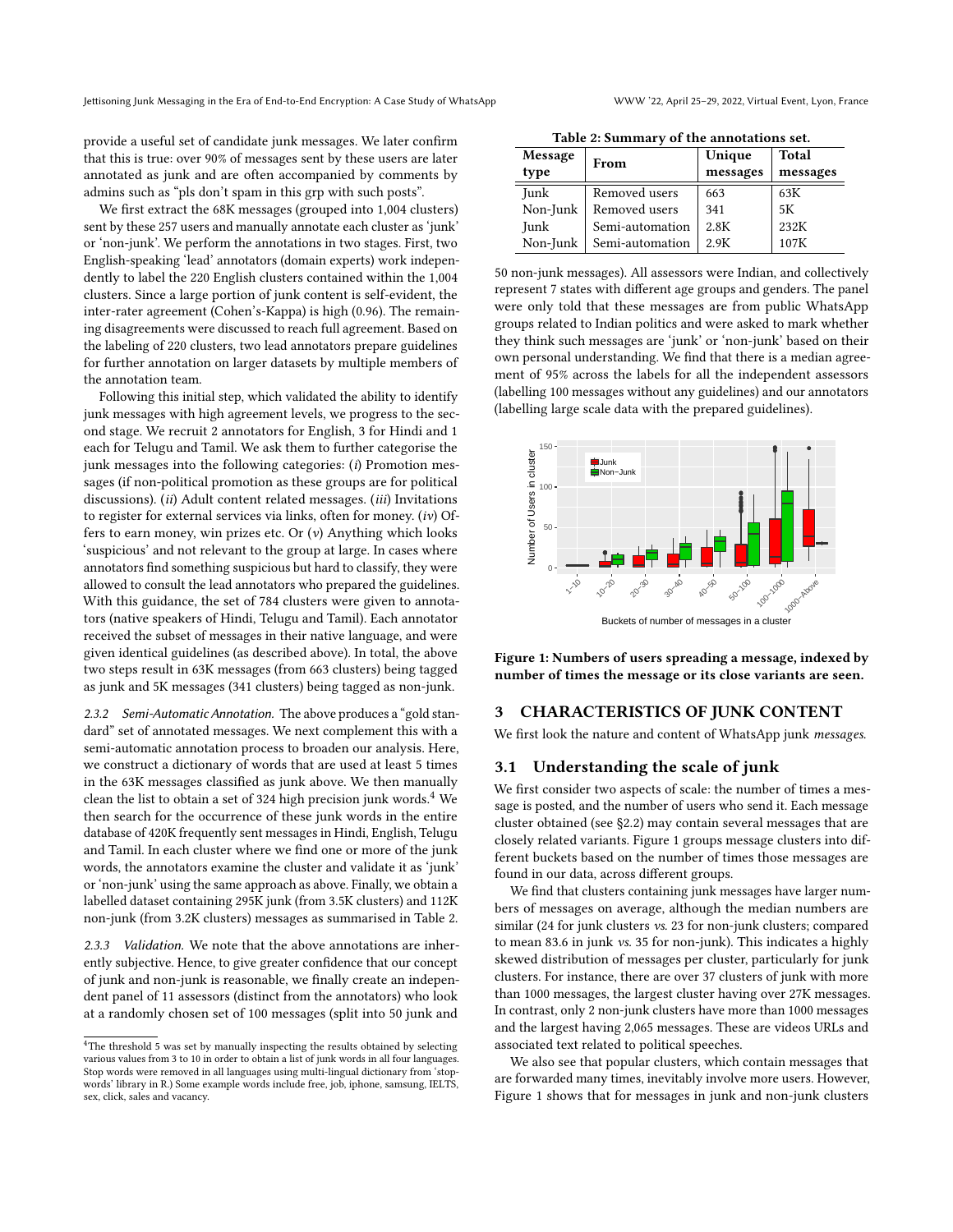<span id="page-3-1"></span>

Figure 2: (a) Topics found in the top 100 clusters of Junk (48% of all Junk messages); (b) Overall fraction of URLs and phone numbers found in the content of messages; (c) Categories of URLs as identified by VirusTotal in messages.

of similar sizes (i.e., in the same "bucket" size on the x-axis), the junk clusters are driven by fewer users. This indicates that junk is disseminated in a more proactive manner by a smaller set of users.

#### 3.2 Understanding junk content

3.2.1 Junk topics. To explore the topics discussed within junk, we employ three annotators to manually examine messages in the top 250 clusters of junk messages. By performing an initial qualitative analysis, we identify 10 core topics. We then ask the annotators to categorise the messages from the top 250 clusters into these 10 topics. The top 250 clusters comprise 61% (181K messages) of the total number of junk messages (295K) in our dataset. Each message cluster is examined by at least one annotator and the category label applied was checked by a second annotator. All differences of opinion were resolved in a discussion and we finally obtained 100% inter-agreement between annotators.

Figure [2a](#page-3-1) captures the relative frequencies of the topics, as well as the frequency of URLs and phone numbers within the messages. We emphasise that this taxonomy is based on the fact that these messages are post to political groups. Some of these may not be considered junk if posted to other types of groups.

Job Advertisements. Comprising nearly 30% of our annotated junk, the most widespread junk is advertisements for jobs. Nearly all (97%) of job advertisements provide a contact phone number, or a phone number as well as a URL. Of course, these may be genuine job advertisements, although they are off-topic junk for political WhatsApp groups. Though we are not able to identify if these were genuine job ads, the template structure of these ads makes us believe (since such users are removed) these are junk and could involve a scam. Interestingly, over 95% of junk in Telugu language forums consist of job advertisements.

Click and Earn. These comprise 29% of junk messages, and ask users to click on a URL, promising a reward. 98% of these messages contain a URL, but no phone number.

Sales. These constitute 7.7% of junk and offer items for sale. 65% of these messages contain URLs and a phone number, and could be genuine items for sale.

Referral and gifts. These junk messages (7.5%) offer a gift in return for referrals of users to an online service subscription, and consist mostly of a URL to click.

<span id="page-3-4"></span><span id="page-3-2"></span>Duta Bot. These are (benign) junk messages (7.1%) sent by a news bot service called Duta Bot [\[14\]](#page-8-13) comprising regular news or sports updates. Note that many admins do not welcome the Duta Bot posts: they are regularly removed from groups. We find that, 26 bots who posted 1000 junk messages are removed by admins.

Adult. These (5.7%) mostly contain URLs that lead to adult websites or offer adult sex-related services.

Political Survey. These (5.6%) mostly contain junk URLs that invite users to participate in fake political surveys.

Magic. These (3.4%) messages contain text which asks user to forward a message to experience something supernatural, e.g., "Forward and see magic: your phone battery will get charged to 100%". Medical. These (1%) messages offer treatment for common and often embarrassing ailments, e.g., "ayurvedic treatment for piles". Other. Approximately 2% cannot be categorised into any of the above groups and consist of junk such as "daily event update".

<span id="page-3-0"></span>3.2.2 URLs and Phone Numbers. As shown above, a significant number of junk messages contain URLs (167K messages) and phone numbers (74K messages). Figure [2b](#page-3-2) compares the fraction of junk and non-junk messages that contain phone numbers, URLs or both. We see a marked difference between junk and non-junk, with nearly 90% of junk messages containing either a phone number, a URL or both (in contrast to just 36% for non-junk). We also notice 19.4K unique phone numbers present in the content of the messages (note that for ethical reasons, all numbers are one-way hashed before analysis). Out of this, only 9.5% of the numbers were found to be senders of any messages, and 85% of these were junk.

We next take the 56.8% of junk and 27.5% of non-junk messages that contain URLs. To explore the nature of these URLs, we use VirusTotal $^5$  $^5$  to classify each according to its type of activity [\[22,](#page-8-15) [27\]](#page-8-16). For 81.1% of domains we identify the category associated with the domain. Figure [2c](#page-3-4) shows the distribution of URL categories for both junk and non-junk. We see that video URLs are popular in junk messages, as well as newly registered sites (manual analysis reveals these are primarily news websites, e.g., upchaupal.com). In contrast, junk messages carry far more business and shopping URLs. Worryingly, 1% of the messages carry URLs marked as 'elevated exposure', e.g., apkmaster.xyz. These are sites that camouflage

<span id="page-3-3"></span><sup>5</sup><https://www.virustotal.com/>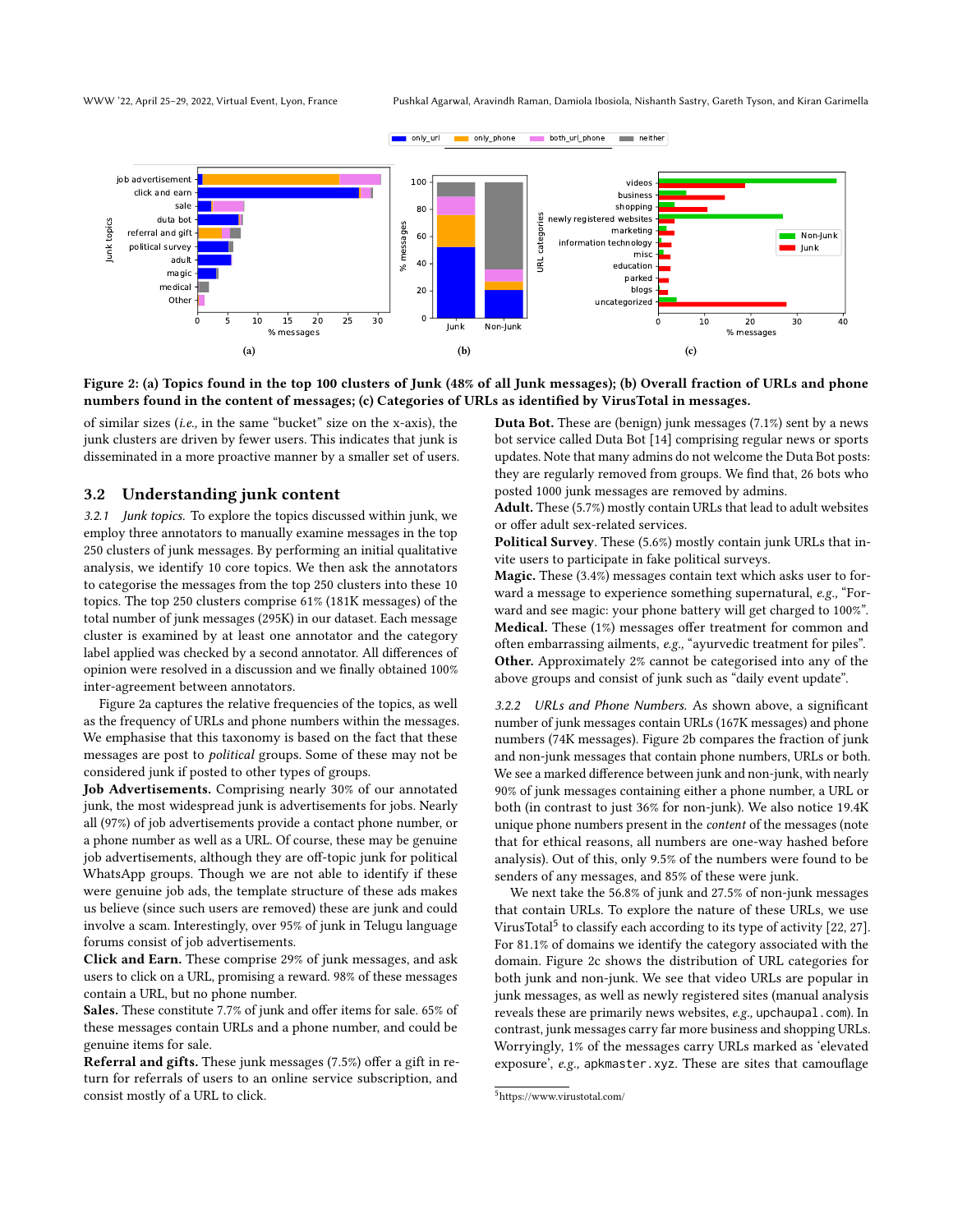their true nature or identity, or that include elements suggesting latent malign intent.<sup>[6](#page-4-1)</sup> Note, a notable fraction of junk emails are classed as "uncategorized". This is because these junk messages often contain a unknown fringe URLs, that are not present in the domain classifier service.

To explore these risks, we run all URLs through the 73 antivirus engines in VirusTotal. Overall, 26% of URLs in junk messages are tagged as dangerous by 3 or more antivirus, and 15% are tagged by 9 or more e.g., trycryptocoins.com, amazon.bigest-sale-live.in. In contrast, only 1.5% of non-junk were tagged as malicious by 3 or more engines (0.42% by 9+ engines).

#### <span id="page-4-0"></span>4 JUNK SENDERS AND THEIR ACTIONS

Next we look at the users who produce junk in terms of their locations, temporal patterns and group membership.

#### 4.1 Operational definition of junk senders

Our methodology identifies junk messages by their content rather than junk senders directly. Some junk messages may be inadvertently posted by enthusiastic or naïve users who do not realise it is junk. Figure [4](#page-4-2) plots the fraction,  $f$ , of messages by a user that are marked as junk with respect to total messages. As expected, this follows a bimodal pattern, with junk senders on one end (nearly 100% of their messages are junk) and non-junk senders at the other end (with almost no junk messages). This suggests that users with a junk fraction beyond any reasonable threshold will capture all intentional spammers. In this section, we adopt an operational definition of junk senders as any user who has posted more than  $f = 50\%$  messages that our methodology identifies as junk (our results are robust to other similar thresholds). Using this methodology, we identify 17.6K users as junk senders and 32.9K as non-junk senders who share a total of 239K and 1.3M messages, respectively.

4.1.1 Distribution of junk senders across groups. We start by inspecting the distribution of junk senders across the groups. Figure [3](#page-4-3) presents the distribution of  $(i)$  junk messages per group;  $(ii)$  junk senders per group; as well as (iii) the number of users removed per group. First, we see that 75% of groups have at least one junk sender, with an average of 13 per group (sending 58 junk messages per group). In the most extreme case, we observe 2722 junk messages in a single group. Overall, the top 25% of groups have at least at least 18 junk senders. This confirms that a large fraction of groups suffer with the accumulation of junk messages. Figure [3](#page-4-3) also shows that many groups actively filter junk senders: 17% of groups have at least one example of a junk sender being removed. In fact, 2% of groups (around 95) have removed at least 8 users.

#### 4.2 Junk sender locations

We next use the phone number country codes to geolocate all users. Figure [5](#page-4-4) presents the results for both junk and non-junk senders. Unsurprisingly, the majority have Indian country codes, although we also see a range of other countries. Interestingly, these third party countries tend to be primarily junk senders. Most striking is Russia, which has 6823 junk senders yet no non-junk senders. These users exclusively post junk content (9029 messages spread

<span id="page-4-1"></span>

<span id="page-4-3"></span>

Figure 3: Count of junk messages, junk senders and removed users per group.

<span id="page-4-2"></span>

Figure 4: Fraction  $(f)$  of messages of a user marked as junk. A user is considered a junk sender if they posted more than  $f = 50\%$  junk messages.

<span id="page-4-4"></span>

Figure 5: Country codes used by junk vs. non-junk senders

across 334 text clusters). We also note that all Russian users' junk messages are in English. Similar patterns are seen in phones from other countries, albeit on a smaller scale (e.g., Romania, Kyrgyzstan).

#### 4.3 Longevity of junk messages

We now explore the temporal patterns of junk messages. Recall that a cluster refers to group of similar messages (Section [2.2\)](#page-1-4). We term any day when at least 10 messages within a cluster are sent as an active day for that particular cluster.

We start by inspecting the lifetime of junk vs. non-junk messages. We measure this as the difference between their first and last occurrence, shown in Figure [6.](#page-5-0) We see that junk messages have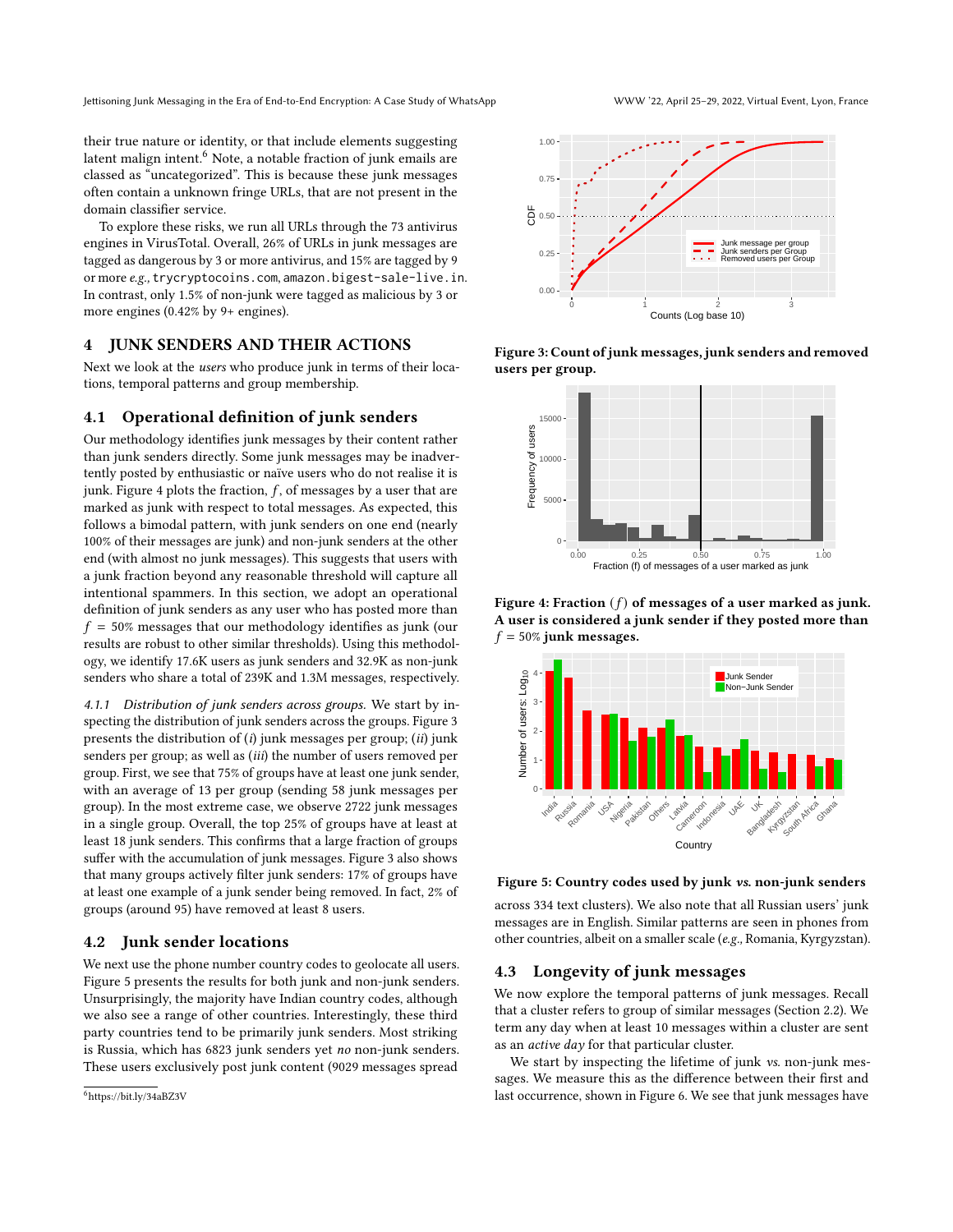<span id="page-5-0"></span>



Figure 6: Cumulative Distribution Function (CDF) of lifetimes of junk and junk message clusters and users.

<span id="page-5-1"></span>

Figure 7: Top: Number of times a day that a junk message is posted, for 15 exemplar clusters. Bottom Left: Fraction of days that are 'active' (> 10 junk messages sent) during the lifetime of multi-day junk clusters. Bottom Right: Fraction of junk phone numbers used during active days.

consistently longer lifetimes than non-junk. The median campaign duration for junk is 29 days compared to 12 days for non-junk. Interestingly, we see the opposite trend when computing the lifetime of senders. Here, we compute the lifetime of a user as the difference between their first and last post (calculated across the user's activity in all groups in our dataset). As shown in Figure [6,](#page-5-0) non-junk senders have substantially longer lifetimes than their junk senders counterparts, partly due to their removal from groups by admins.

To gain a better understanding of these temporal trends we show 15 highly occurring example junk message from a single cluster in Figure [7](#page-5-1) (top). These messages are repeatedly sent across multiple days and are highly focused, with aggressive peaks on a small number of days surrounded with different URLs. To generalise this across all junk campaigns, Figure [7](#page-5-1) (bottom left) plots the number of active days seen during the lifetime each cluster. This shows that most are sent across relatively few active days: On average less than

<span id="page-5-2"></span>

<span id="page-5-3"></span>Figure 8: Relative proportions of join and leave actions. Table 3: Relation between leaving and joining methods for junk senders (equivalent numbers for non-junk senders in parenthesis).

| <b>Actions</b> | Joined via Added |           | Added by  |
|----------------|------------------|-----------|-----------|
|                | link             |           | admin     |
| Left           | 75% (62%)        | 17% (20%) | 8% (18%)  |
| Number changed | 74% (37%)        | 12% (28%) | 14% (35%) |
| Removed        | 80% (48%)        | 5% (18%)  | 15% (34%) |

half the days during the lifetime of a junk cluster are active with 10 or more messages. This suggests junk senders take a staggered approach, rather than issuing junk messages every day. Despite this, there are a notable set of highly active messaging campaigns where messages are sent on most days: 25% of clusters involve sending messages on at least 80% of the days during their lifetime.

The above leads us to conjecture that multiple phone numbers may be involved in sending messages for each cluster. To explore this, Figure [7](#page-5-1) (bottom right) shows the fraction of the phone numbers involved in sending messages from each cluster that are active each day. We observe that, indeed, messages contained within a cluster are sent from multiple phone numbers. On average, under 20% of the phone numbers are involved on any active day.

#### 4.4 Joining and leaving groups

Finally, we examine how users join and leave different groups. Figure [8](#page-5-2) presents the fraction of junk senders vs. non-junk senders who join using each technique. A clear difference exists: it is more common for junk senders to join WhatsApp groups via a link. Junk senders also comprise a disproportionate fraction of users who are 'removed' from a group by the admin.

Table [3](#page-5-3) examines how users leave groups and how these actions are related to the method they use to join. Users who leave the group by any method are overwhelmingly likely to have joined via an invite link, although this is noticeably higher for junk senders than non-junk senders. Note that users who have been added by a group admin are the least likely to have left the group.

We can further inspect what users do after joining. After joining via a link, nearly 40% of junk senders (30% of non-junk senders) post URLs. 18% (5%) post messages with a phone number, and 21% (21%) simply leave. Again for junk senders, after posting a junk message with a URL, 86% of the time the next action is to post another junk message with a URL. We also check the actions of junk senders immediately before they are removed from a group. We find that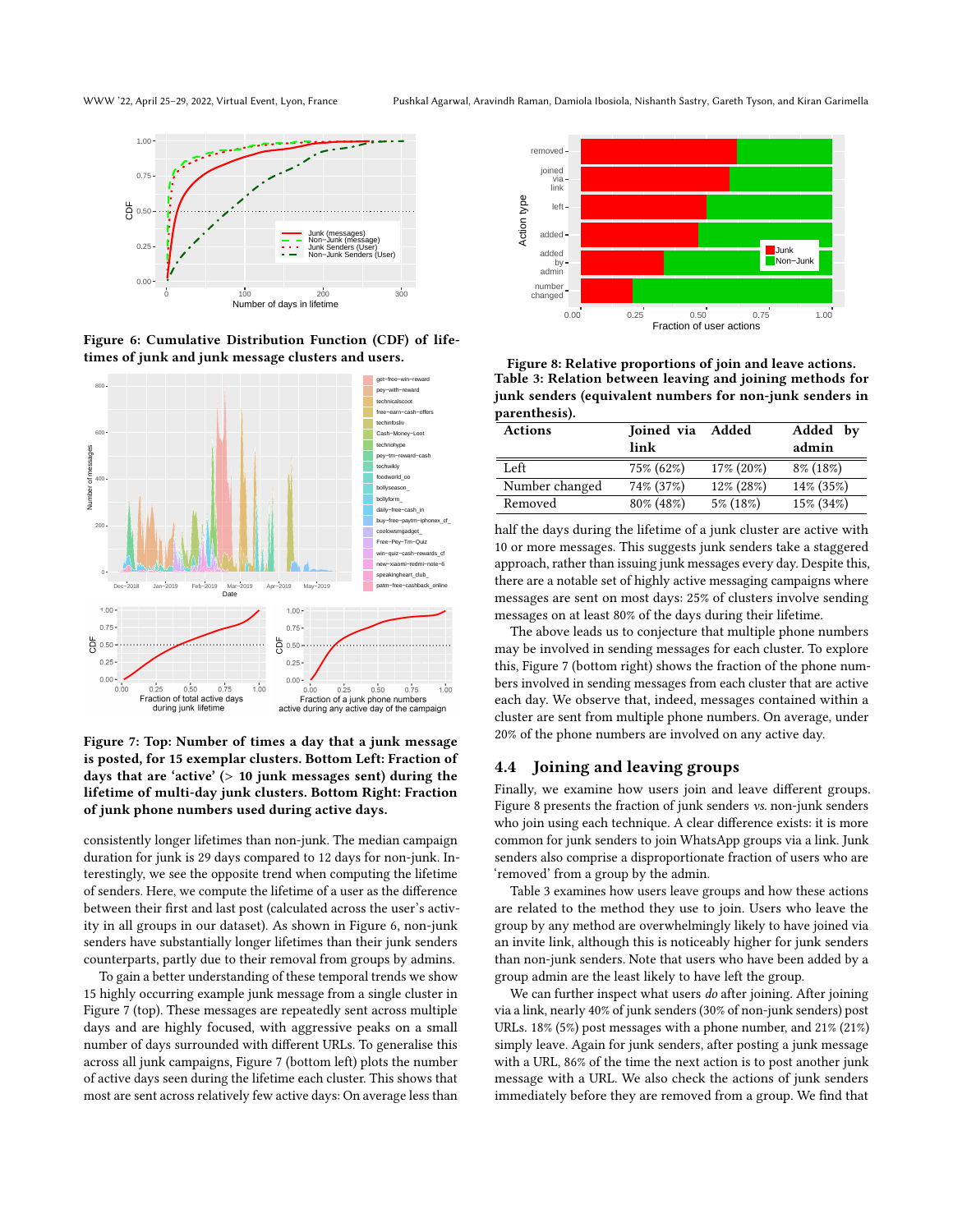54% of the time they posted a junk message with a URL, and 19% of times they post a junk messages with a phone number in it. In total, 73% of user removals by admins are immediately after the user posts a junk message.

#### <span id="page-6-0"></span>5 JUNK MITIGATION STRATEGIES

In this section, we examine how we can automatically identify junk messages. The ultimate goal is to build a tool to  $(i)$  Help group admins identify junk senders who might need to be removed; and (ii) Automatically filter such message proactively for users.

#### 5.1 Content-based junk detection

We start by training a single global model using the entirety of our dataset. To represent the text of messages, we rely on MuRIL (Multilingual Representations for Indian Languages) word embeddings [\[26\]](#page-8-17). For each message in the 7k (3.5k junk) unique messages dataset that we label (Table [2\)](#page-2-2), we obtain MuRIL embedding vectors of size 768, as described in [\[26\]](#page-8-17). These 768 values constitute our input features. We experiment with three binary classification models, for which the target is to classify messages into junk vs. non-junk: Logistic Regression (LR), Support Vector Machine (SVM) and Random Forest (RF). We use a 80:20 train:test split using Sklearn library in Python 3. We tune the hyper-parameters in each model using Sklearn's GridSearchCV module. Finally, we tune LR (C: 100 ; penalty:L1, solver=liblinear), SVM (kernal:rbf; C:100) and RF (number of estimators:400, min split:2; criterion: entropy), each with five-fold cross validation.

The results are presented in Table [4](#page-7-0) after testing with various combinations of penalty, estimators and optimisation criterion. We find that RF and SVM both perform well on embeddings (nearly 88% accurate and 0.88 F-1 Score). This confirms that there are sufficient determinant features to assist users with automated classification.

#### <span id="page-6-2"></span>5.2 Metadata-based junk detection by platform

A limitation of the above strategy is that training and classification requires access to raw text content. This, however, is challenging for the platform to implement due to WhatsApp's end-to-end encryption. Thus, models cannot easily be trained centrally, and text-based inference must take place on the recipient's end device. However, on-device ML may be challenging for low power mobile phones common in countries like India.

With this in mind, we next experiment with an alternative approach that can be computed centrally by the WhatsApp platform, without access to text content. Our key insight is that although content is encrypted, the actions of the users, such as joining or leaving groups are still visible. That said, some of the most important features are use of phone numbers and URLs in text, which are contained in over 90% of junk messages ([§3.2.2\)](#page-3-0). Thus, we propose a simple (optional) modification wherein each sender's WhatsApp client encodes a 2-bit signal on whether the message sent contains a phone number, a URL, both or neither. The truthfulness of this signal can be verified by the recipients after decrypting, and the signal (though not the actual phone number or URL) can be made visible to the platform without compromising privacy.

Using this, we centrally build user profiles upon which classification can be performed. This contains each user's actions per-group

<span id="page-6-1"></span>

Figure 9: CDF of metrics for per-group Random Forest models.

as a vector (or features) of counts for the different types of actions (e.g., number of times they joined/left a group). Table [5](#page-9-1) (column 1) provides the full list of features. Using these features, we again try a number of different methods including Logistic Regression (LR), Support Vector Machine (SVM) and Random Forest (RF). As a dataset, we consider all users with at least 2 actions. This leaves us with 47K user profiles with 15K removals and 32K non-removals across 3.6K groups. We again perform a random 80:20 five-fold crossvalidation split for training and testing. We tune hyper-parameters using the same approach as in the previous subsection, resulting in LR (C=0.001, solver='sag'; penalty:L2), SVM (kernal:rbf; C:1000) and RF (number of estimators: 500, min split: 2; criterion: entropy).

Our metadata-based classifier achieves similar performance to that of content-based modelling, with an F1-score (for best RF model) of 0.9 and accuracy of 87.5% (Table [4\)](#page-7-0). We also compare against an alternative model where our classifier does not have access to the 2 bit signal proposed above (this prevents the classifier from checking the presence of URLs or phone numbers). This decreases the F1-score to 0.67 and the accuracy to 0.82, indicating that even without this adaptation, our approach still can flag the majority of junk senders. When inspecting feature importance, we observe that the most important feature is the number of messages posted (0.52 for RF), followed by the use of a non-domestic phone number (0.15 for RF). In cases where the 2-bit signal is not available the use of international phone number becomes the most important feature (0.42 for RF).

#### 5.3 Content & metadata detection by device

Finally, we revisit the idea of performing local classification on the end device, such that we can use both text content and metadata features simultaneously without undermining end-to-end encryption. This is possible because each user can gain vantage on the text content contained within their own groups. Thus, for each group, we construct a local on-device profile for each participating members. This user profile contains all the features shown in Table [5,](#page-9-1) as well as the fraction of messages sent that are tagged as junk by content classifier. Importantly, these features can be locally constructed by any user in the group and do not require central computation.

We train a local Random Forest model on a *per-group* basis (using the 3/4 of groups in our data that contain at least one junk sender). Here, we assume that supervised labels for local training can be obtained by annotation (e.g., by the group admin). Our results show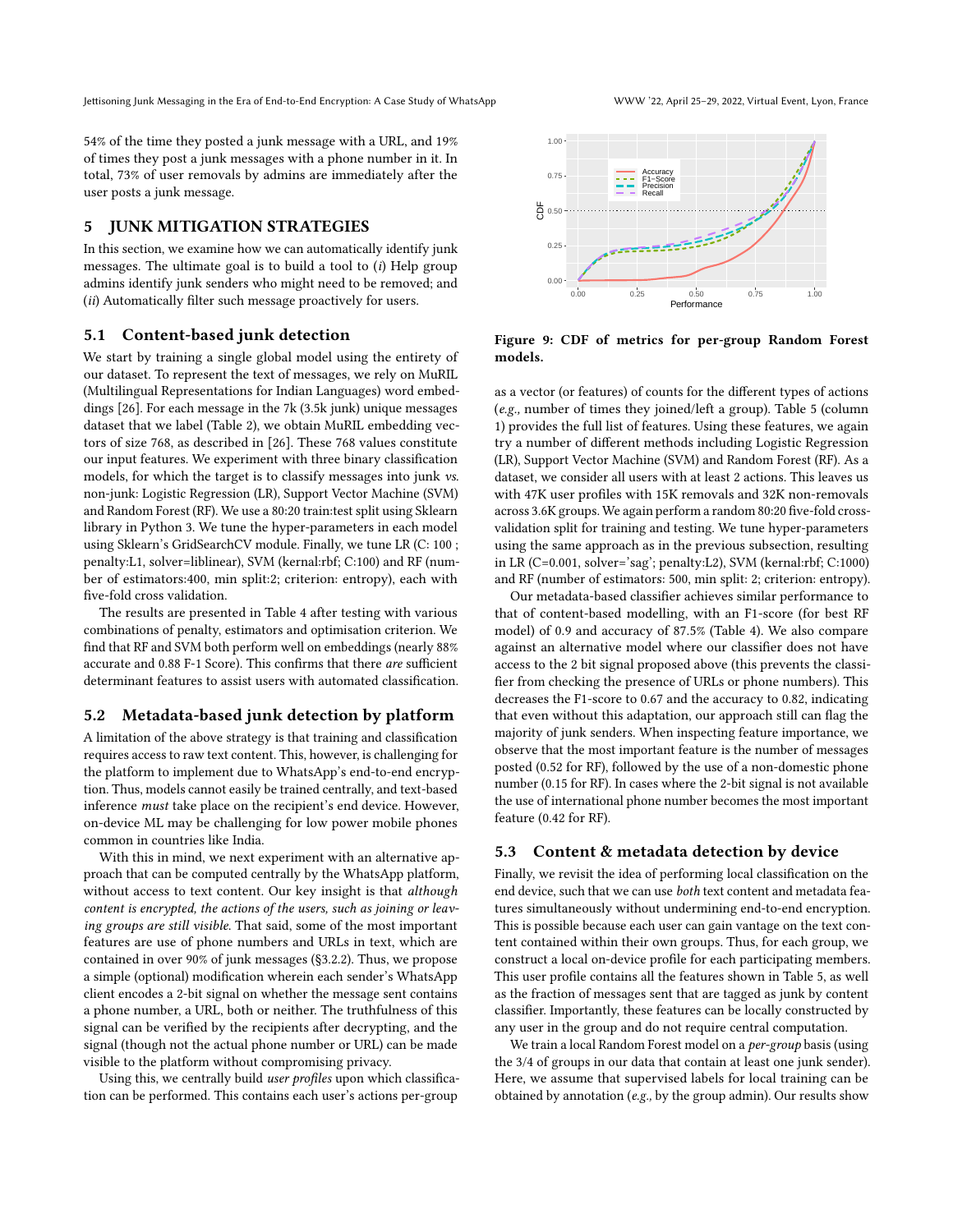<span id="page-7-0"></span>

| Table 1. Julin ucteenbil performance asing machine learning based classifiers. |                     |                   |                |                |                |
|--------------------------------------------------------------------------------|---------------------|-------------------|----------------|----------------|----------------|
| <b>Features type</b>                                                           | Model               | Accuracy          | $F-1$          | Recall         | Precision      |
| Content (Word Embedding)                                                       | Logistic Regression | 87.9%             | 0.88           | 0.87           | 0.89           |
| Content (Word Embedding)                                                       | <b>SVM</b>          | 87.5%             | 0.88           | 0.87           | 0.88           |
| Content (Word Embedding)                                                       | Random Forest       | 88.1%             | 0.88           | 0.88           | 0.89           |
| Metadata (All action+ISD)                                                      | Logistic Regression | 67.5%             | 0.8            | 0.67           | 0.97           |
| Metadata (All action+ISD)                                                      | <b>SVM</b>          | 74.4%             | 0.82           | 0.74           | 0.93           |
| Metadata (All action+ISD)                                                      | Random Forest       | 87.5%             | 0.90           | 0.87           | 0.94           |
| Content+Action per group                                                       | Random Forest (Per  | 86%<br>$(mean)$ : | $0.63$ (mean); | $0.63$ (mean); | $0.64$ (mean); |
|                                                                                | group model)        | $sd = 0.18$       | $sd = 0.42$    | $sd = 0.44$    | $sd = 0.43$    |

Table 4: Junk detection performance using machine learning based classifiers.

that only a small number of training samples would need to be collectively tagged by the admin and/or end users (a few hundred).

In our experiment, we use 80% of users in each group for training, and 20% for testing, tuned similarly as shown in models in previous sub-section. Table [4](#page-7-0) summarises the results. We obtain 86% mean accuracy across groups, which is close to the global model (0.9). Figure [9](#page-6-1) shows the distribution of performance scores across each WhatsApp group. A minority of groups obtain poor performance, largely due to the small number of users. For groups that gain under 60% accuracy, we see just 300 messages and 35 users on average. Such groups contain insufficient data to effectively train the local models. That said, 77% of groups obtain accuracy exceeding 75%. These tend to have larger populations, allowing end devices to better learn. We therefore confirm that our classifier can assist admins in identifying junk senders to remove, and assist users in proactively filtering such messages simultaneously.

#### 6 RELATED WORK

Several studies have explored messaging patterns within other community mediums, e.g., Reddit [\[45\]](#page-8-18), 4chan [\[8,](#page-8-19) [20\]](#page-8-20) and IRC [\[42\]](#page-8-21). Although there also have been studies of junk sending on social media [\[15,](#page-8-22) [46,](#page-8-23) [49\]](#page-8-24), email [\[12\]](#page-8-25) and SMS [\[36\]](#page-8-26), junk has not yet been studied on WhatsApp except for anecdotal observations [\[1,](#page-8-27) [3,](#page-8-28) [10,](#page-8-29) [35,](#page-8-30) [47\]](#page-8-31). These studies have largely focussed on qualitative methodologies, e.g., interviews, surveys, focus groups. For example, [\[6\]](#page-8-32) collected quantitative data via the installation of a logging tool on user devices. By recruiting 70 participants, they analysed 58K sent messages. Although powerful, this approach is largely non-scalable. Other messaging apps, such as WeChat [\[21\]](#page-8-33), have been explored at scale although the focus has not been on the content and interactions. Instead, coarser analyses have been performed, e.g., size of messages. Studies that have explored more social features have, again, limited themselves to small-scale surveys [\[28\]](#page-8-34).

There have been prior studies on the misuse of messaging services more generally, e.g., SMS fraud in Pakistan [\[36\]](#page-8-26). There are also a small set of related works looking at the dissemination of malicious content via WhatsApp groups. These, however, are largely focused on misinformation [\[23,](#page-8-35) [24\]](#page-8-36). Resende et al. [\[41\]](#page-8-37) investigated the dissemination of misinformation during the Brazilian elections, and the impact of introducing limits on message forwarding [\[13\]](#page-8-38). In another similar study of Brazilian elections, Victor et al. [\[11\]](#page-8-39) found partisan activities in political groups. Reis [\[40\]](#page-8-8) proposed an architecture to flag misinformation in WhatsApp without breaking end-to-end encryption. Unlike our approach, this relies on a manually annotated set of image hashes.

In studying the presence of misuse, there have been a works attempting to detect unsolicited spam campaigns and click-baits, primarily via emails or social media. For instance, Xiao et al. [\[48\]](#page-8-40) used supervised learning methods to detect groups of fake spam accounts on social media. This include tools for detecting unwanted videos in social media [\[7,](#page-8-41) [19,](#page-8-42) [38,](#page-8-43) [44\]](#page-8-44). Boykin and Roychowdhury [\[9\]](#page-8-45) investigated the use of social graphs to filter spam. There are various content-based approaches to detecting junk too [\[2,](#page-8-46) [4,](#page-8-47) [30\]](#page-8-48). These tend to rely on building document models and training machine classifiers (e.g., SVMs) to detect spam messages. In the case of WhatsApp, this can be problematic due to its use of end-to-end encryption. We consider such studies orthogonal to our work.

#### 7 CONCLUSIONS

This paper has presented the first study of junk messages in public WhatsApp groups. We have gathered 2.6 million messages from 5,051 public politics-related groups in India, and analysed the content, URLs and temporal patterns of spam. We find that junk is commonplace on WhatsApp, and senders tend to post across a large number of groups. They also exhibit interesting patterns of leaving and rejoining groups multiple times, to avoid being removed by admins. We further find evidence of campaigns — spreading the same spam message over a small number of 'active' days. These strategies may help improve the visibility of junk, by providing a longer 'shelf life' in the recent messages.

Our results have clear implications for junk detection. For example, a key indicator of junk is the presence of particular URLs and phone numbers. We have shown that this can be used as part of automated detection, and have demonstrated that models can be trained to detect WhatsApp junk. This can assist admins in quickly flagging and removing such users. However, as WhatsApp uses end-to-end encryption, such information cannot be accessed by the platform. We have therefore proposed techniques that can be used by the end device or the platform (centrally), whilst still respecting end-to-end encryption guarantees. To aid reproducibility, our annotated dataset and code is publicly available for researchers.<sup>[7](#page-7-1)</sup>

#### Acknowledgements

We thank the annotators from India. This work is partially supported by EU H2020 grant agreements No 830927 (Concordia) and No 101016509 (Charity). Gareth Tyson was supported by grant EP/S033564/1. Kiran Garimella did the work at MIT, supported by a Michael Hammer Postdoctoral Fellowship.

<span id="page-7-1"></span><sup>7</sup>More information is available at:<http://tiny.cc/netsys-whats-app>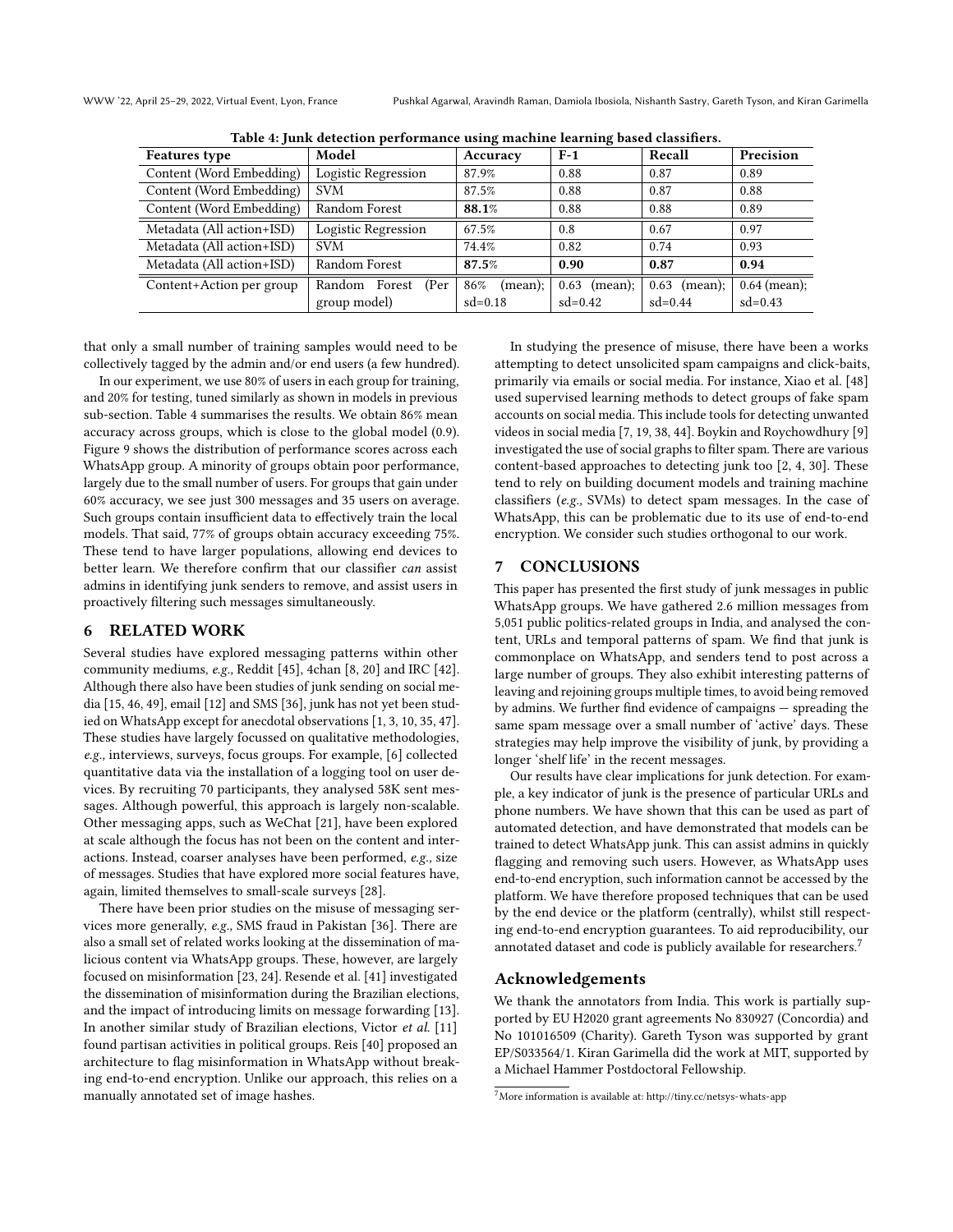Jettisoning Junk Messaging in the Era of End-to-End Encryption: A Case Study of WhatsApp WWW '22, April 25–29, 2022, Virtual Event, Lyon, France

#### REFERENCES

- <span id="page-8-27"></span>[1] Pushkal Agarwal, Kiran Garimella, Sagar Joglekar, Nishanth Sastry, and Gareth Tyson. 2020. Characterising user content on a multi-lingual social network. In ICWSM.
- <span id="page-8-46"></span>[2] Tiago A Almeida, José María G Hidalgo, and Akebo Yamakami. 2011. Contributions to the study of SMS spam filtering: new collection and results. In Symposium on Document engineering.
- <span id="page-8-28"></span>[3] Venkat Ananth and Samidha Sharma. 2019. On Instagram, in The Economic Times. (2019). [//economictimes.indiatimes.com/tech/internet/on-instagram-in-india-its](https://economictimes.indiatimes.com/tech/internet/on-instagram-in-india-its-sex-for-sale/articleshow/67968645.cms?from=mdr)[sex-for-sale/articleshow/67968645.cms?from=mdr](https://economictimes.indiatimes.com/tech/internet/on-instagram-in-india-its-sex-for-sale/articleshow/67968645.cms?from=mdr)
- <span id="page-8-47"></span>[4] Serkan Ballı and Onur Karasoy. 2018. Development of content-based SMS classification application by using Word2Vec-based feature extraction. IET Software (2018).
- <span id="page-8-9"></span>[5] Shakuntala Banaji et al. 2019. WhatsApp vigilantes: an exploration of citizen reception and circulation of WhatsApp misinformation linked to mob violence in India. Dept. of Media and Communications, LSE (2019).
- <span id="page-8-32"></span>[6] Agathe Battestini, Vidya Setlur, and Timothy Sohn. 2010. A large scale study of text-messaging use. In Proceedings of the 12th international conference on Human computer interaction with mobile devices and services. ACM.
- <span id="page-8-41"></span>[7] Fabrício Benevenuto et al. 2009. Detecting spammers and content promoters in online video social networks. In ACM SIGIR.
- <span id="page-8-19"></span>[8] Michael S Bernstein, Andrés Monroy-Hernández, Drew Harry, Paul André, Katrina Panovich, and Gregory G Vargas. 2011. 4chan and /b/: An Analysis of Anonymity and Ephemerality in a Large Online Community.. In ICWSM.
- <span id="page-8-45"></span>[9] P Oscar Boykin and Vwani P Roychowdhury. 2005. Leveraging social networks to fight spam. IEEE (2005).
- <span id="page-8-29"></span>[10] Gadgets Now Bureau. 2021. WhatsApp bans Indian accounts. (2021). [bit.ly/](bit.ly/3nyr0br) [3nyr0br.](bit.ly/3nyr0br)
- <span id="page-8-39"></span>[11] Victor S Bursztyn and Larry Birnbaum. 2019. Thousands of small, constant rallies: A large-scale analysis of partisan WhatsApp groups. In ASONAM. IEEE.
- <span id="page-8-25"></span>[12] Gordon V Cormack. 2008. Email spam filtering: A systematic review. Now Publishers.
- <span id="page-8-38"></span>[13] de Freitas Melo et al. 2019. Can WhatsApp Counter Misinformation by Limiting Message Forwarding?. In Conf. Compl. Netw. and Appl.
- <span id="page-8-13"></span>[14] DUTA. 2018. Duta.in: BRINGING THE INTERNET TO THE NEXT BILLION. (2018). [duta.in.](duta.in)
- <span id="page-8-22"></span>[15] Hongyu Gao et al. 2010. Detecting and characterizing social spam campaigns. In SIGCOMM IMC.
- <span id="page-8-1"></span>[16] Kiran Garimella and Gareth Tyson. 2018. Whatapp doc? A first look at whatsapp public group data. In ICWSM.
- <span id="page-8-11"></span>[17] Aristides Gionis, Piotr Indyk, Rajeev Motwani, et al. 1999. Similarity search in high dimensions via hashing. In VLDB.
- <span id="page-8-10"></span>[18] Aakriti Gupta, Sunil Kumar Singh, Kabir Ahuja, and Ankit Gupta. 2019. Good Morning Turning to Spam Morning. In ICICCT.
- <span id="page-8-42"></span>[19] Nestor Hernandez, Mizanur Rahman, Ruben Recabarren, and Bogdan Carbunar. 2018. Fraud De-Anonymization for Fun and Profit (CCS). ACM.
- <span id="page-8-20"></span>[20] Gabriel Emile Hine, Jeremiah Onaolapo, Emiliano De Cristofaro, Nicolas Kourtellis, Ilias Leontiadis, Riginos Samaras, Gianluca Stringhini, and Jeremy Blackburn. 2017. Kek, Cucks, and God Emperor Trump: A Measurement Study of 4chan's Politically Incorrect Forum and Its Effects on the Web.. In ICWSM.
- <span id="page-8-33"></span>[21] Qun Huang, Patrick PC Lee, Caifeng He, Jianfeng Qian, and Cheng He. 2015. Fine-grained dissection of WeChat in cellular networks. In Quality of Service (IWQoS), 2015 IEEE 23rd International Symposium on. IEEE.
- <span id="page-8-15"></span>[22] Muhammad Ikram, Rahat Masood, Gareth Tyson, Mohamed Ali Kaafar, Noha Loizon, and Roya Ensafi. 2019. The Chain of Implicit Trust: An Analysis of the Web Third-party Resources Loading. Web Conference (2019).
- <span id="page-8-35"></span>[23] R Tallal Javed, Mirza Elaaf Shuja, Muhammad Usama, Junaid Qadir, Waleed Iqbal, Gareth Tyson, Ignacio Castro, and Kiran Garimella. 2020. A First Look at COVID-19 Messages on WhatsApp in Pakistan. In 2020 IEEE/ACM International Conference on Advances in Social Networks Analysis and Mining (ASONAM). IEEE, 118–125.
- <span id="page-8-36"></span>[24] R Tallal Javed, Muhammad Usama, Waleed Iqbal, Junaid Qadir, Gareth Tyson, Ignacio Castro, and Kiran Garimella. 2022. A deep dive into COVID-19-related messages on WhatsApp in Pakistan. Social Network Analysis and Mining 12, 1  $(2022), 1-16.$
- <span id="page-8-0"></span>[25] Matt Jones. 2017. How WhatsApp Reduced Spam while Launching End-to-End Encryption. (2017). [usenix.org/conference/enigma2017/conference-program/](usenix.org/conference/enigma2017/conference-program/presentation/jones) [presentation/jones](usenix.org/conference/enigma2017/conference-program/presentation/jones)
- <span id="page-8-17"></span>[26] Simran Khanuja et al. 2021. MuRIL: Multilingual Representations for Indian Languages. Arxiv, tfhub.dev/google/MuRIL/1. (2021).
- <span id="page-8-16"></span>[27] Dae Wook Kim et al. 2015. Detecting fake anti-virus software distribution webpages. Computers & Security (2015).
- <span id="page-8-34"></span>[28] Che Hui Lien and Yang Cao. 2014. Examining WeChat users' motivations, trust, attitudes, and positive word-of-mouth: Evidence from China. Computers in Human Behavior (2014).
- <span id="page-8-5"></span>[29] CSDS Lokniti. 2018. How widespread is WhatsApp's usage in India? Live Mint. (2018). [livemint.com/Technology/O6DLmIibCCV5luEG9XuJWL/How](livemint.com/Technology/O6DLmIibCCV5luEG9XuJWL/How-widespread-is-WhatsApps-usage-in-India.html)[widespread-is-WhatsApps-usage-in-India.html](livemint.com/Technology/O6DLmIibCCV5luEG9XuJWL/How-widespread-is-WhatsApps-usage-in-India.html)
- <span id="page-8-48"></span>[30] Jialin Ma et al. 2016. Intelligent SMS spam filtering using topic model. In Intl. Conf. on Intelligent Netw. and Collab. Systems (INCoS).
- <span id="page-8-2"></span>[31] Abhinav Mehrotra, Veljko Pejovic, Jo Vermeulen, Robert Hendley, and Mirco Musolesi. 2016. My phone and me: understanding people's receptivity to mobile notifications. In CHI.
- <span id="page-8-12"></span>[32] Lincoln Mullen. 2015. textreuse: Detect text reuse and document similarity. rOpenSci (2015).
- <span id="page-8-7"></span>[33] Nic Newman, Richard Fletcher, Antonis Kalogeropoulos, and Rasmus Kleis Nielsen. 2019. Reuters Institute Digital News Report 2019 . (2019).
- <span id="page-8-30"></span><span id="page-8-14"></span>[34] J Ooms and D Sites. 2018. cld2: Google's Compact Language Detector 2. (2018). [35] Priya Pathak. 2019. WhatsApp is banning 2 million accounts every month. India Today. (2019). [indiatoday.in/technology/features/story/whatsapp-is-banning-2](indiatoday.in/technology/features/story/whatsapp-is-banning-2-million-accounts-every-month-and-will-ban-yours-if-you-do-any-of-these-things-1450211-2019-02-07) [million-accounts-every-month-and-will-ban-yours-if-you-do-any-of-these](indiatoday.in/technology/features/story/whatsapp-is-banning-2-million-accounts-every-month-and-will-ban-yours-if-you-do-any-of-these-things-1450211-2019-02-07)[things-1450211-2019-02-07](indiatoday.in/technology/features/story/whatsapp-is-banning-2-million-accounts-every-month-and-will-ban-yours-if-you-do-any-of-these-things-1450211-2019-02-07)
- <span id="page-8-26"></span>[36] Fahad Pervaiz et al. 2019. An assessment of SMS fraud in Pakistan. In *ACM CCS*.<br>[37] Martin Pielot. Karen Church. and Rodrigo De Oliveira. 2014. An in-situ study
- <span id="page-8-3"></span>Martin Pielot, Karen Church, and Rodrigo De Oliveira. 2014. An in-situ study of mobile phone notifications. In International conference on Human-computer interaction.
- <span id="page-8-43"></span>[38] Mizanur Rahman, Nestor Hernandez, Ruben Recabarren, Syed Ishtiaque Ahmed, and Bogdan Carbunar. 2019. The Art and Craft of Fraudulent App Promotion in Google Play (CCS). ACM.
- <span id="page-8-4"></span>[39] Elissa M Redmiles, Neha Chachra, and Brian Waismeyer. 2018. Examining the demand for spam: Who clicks?. In CHI.
- <span id="page-8-8"></span>[40] Julio CS Reis, Philipe Melo, Kiran Garimella, and Fabrício Benevenuto. 2020. Can WhatsApp benefit from debunked fact-checked stories to reduce misinformation? Harvard Misinformation Review (2020).
- <span id="page-8-37"></span>[41] Gustavo Resende et al. 2019. (Mis) Information Dissemination in WhatsApp: Gathering, Analyzing and Countermeasures. In Web Conference.
- <span id="page-8-21"></span>[42] E Sean Rintel, Joan Mulholland, and Jeffery Pittam. 2001. First things first: Internet relay chat openings. Journal of Computer-Mediated Communication (2001).
- <span id="page-8-6"></span>[43] Punyajoy Saha, Binny Mathew, Kiran Garimella, and Animesh Mukherjee. 2021. Short is the Road that Leads from Fear to Hate: Fear Speech in Indian WhatsApp Groups. In Web Conference.
- <span id="page-8-44"></span>[44] Hyejin Shin, WooChul Shim, Saebom Kim, Sol Lee, Yong Goo Kang, and Yong Ho Hwang. 2021. # Twiti: Social Listening for Threat Intelligence. In Web Conference.
- <span id="page-8-18"></span>[45] Philipp Singer, Fabian Flöck, Clemens Meinhart, Elias Zeitfogel, and Markus Strohmaier. 2014. Evolution of reddit: from the front page of the internet to a self-referential community?. In Web Conference. ACM.
- <span id="page-8-23"></span>[46] Gianluca Stringhini, Christopher Kruegel, and Giovanni Vigna. 2010. Detecting spammers on social networks. In CCS.
- <span id="page-8-31"></span>[47] Thread-Reader. 2020. Fake Flipkart website. (2020).<bit.ly/fake-FK>
- <span id="page-8-40"></span>[48] Cao Xiao, David Mandell Freeman, and Theodore Hwa. 2015. Detecting clusters of fake accounts in online social networks. In Wksp. AI & Security.
- <span id="page-8-24"></span>[49] Sarita Yardi, Daniel Romero, Grant Schoenebeck, et al. 2010. Detecting spam in a twitter network. First Monday (2010).